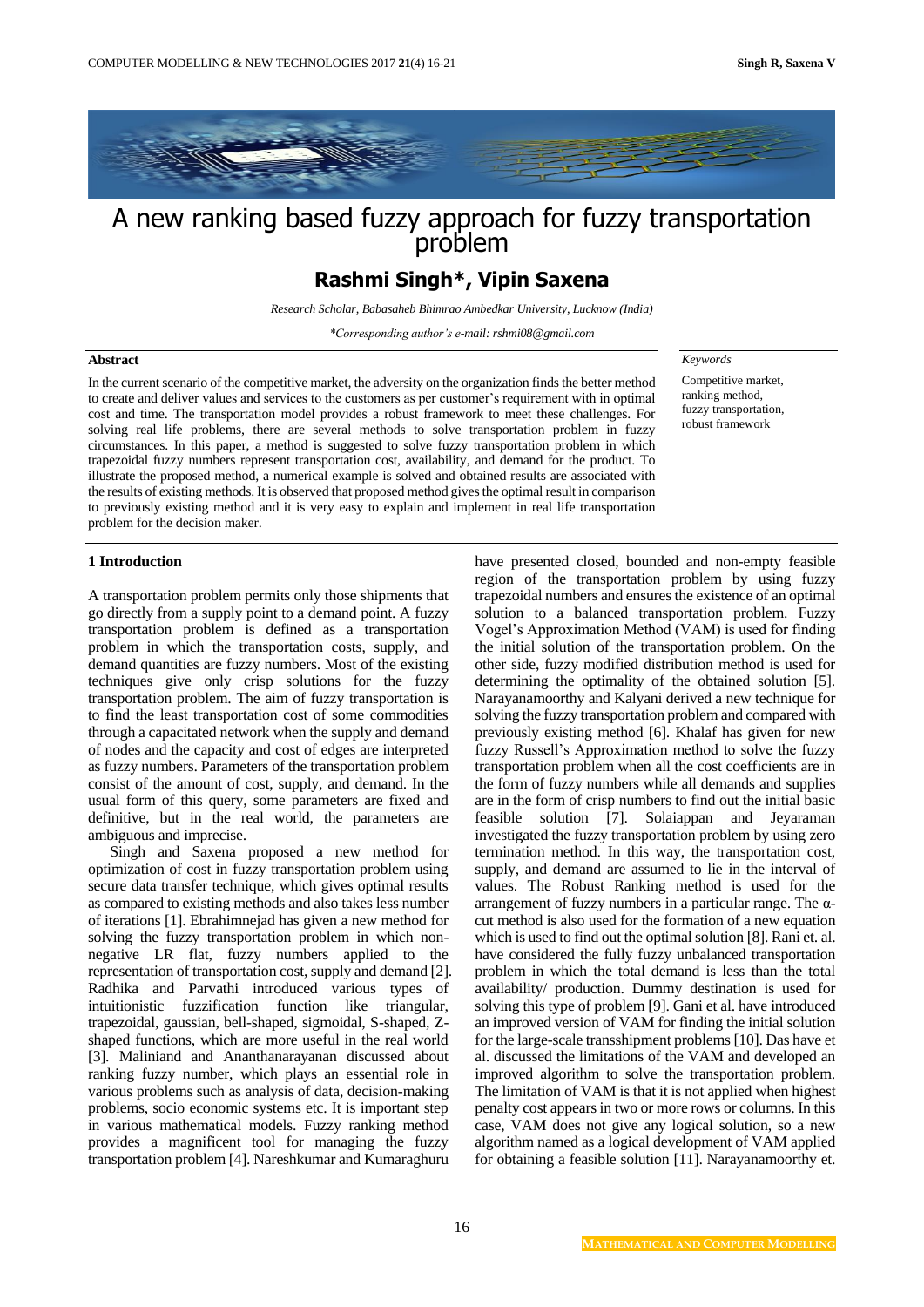al. have accomplished a new algorithm called Fuzzy Russell's method to get the initial basic feasible solution of a fuzzy transportation problem [12]. Shanmugasundari and Ganesan proposed a new method to solve the fuzzy optimal solution by using a fuzzy version of Vogel's and Modified Distribution Method (MODI) method for finding fuzzy basic feasible and fuzzy optimal solution of fuzzy transportation problem without molding them into classical transportation problem [13]. Chauhan and Joshi developed a method in which Ranking method is used to find out the fuzzy optimal solution of balanced fuzzy transportation problem by using fuzzy trapezoidal numbers with the improvement of VAM [14]. Fegade et al. have found out the least shipping cost through a capacitated network when the supply, demand, capacity and the cost of edges are represented trough fuzzy numbers and proposed a ranking method for solving the transportation problem [15]. Mohanaselvi and Ganesan have proposed a new algorithm for the fuzzy feasible solution to an entirely fuzzy transportation problem [16]. Poonam et. al. have presented a ranking technique in which α-optimal solution used for solving the fuzzy transportation problem. The fuzzy demand and supply are in the form of triangular fuzzy numbers [17]. Gani and Assarudeen have used the triangular fuzzy number to find out a solution of the method in which subtraction and division modified, and these modified operators results in exact inverse of the addition and multiplication of numbers [18]. Kumar and Kaur have identified two new methods to find out the fuzzy optimal solution of the unbalanced fuzzy transportation problem. The method is based on fuzzy linear programming formulation and classical transportation method and also proposed a new representation of trapezoidal fuzzy numbers [19]. Samuel and Venkatachalapathy have suggested modified VAM for solving the fuzzy transportation problem. This method is more efficient than any other method [20]. Kaur and Kumar have proposed a new method for solving fuzzy transportation problems through a hypothesis in which the decision maker is uncertain about the precise values of transportation cost, availability, and demand for the product. The trapezoidal fuzzy numbers used in this method for the representation of transportation cost, availability, and demand of the product [21]. Pandian and Natarajan have proposed a new algorithm named as zero point method for obtaining a fuzzy optimal solution for fuzzy transportation problem where all the cost are in the form of fuzzy trapezoidal numbers [22]. Guzel has investigated a fuzzy transportation problem with fuzzy quantities in which the bounded fuzzy triangular numbers and fuzzy transportation cost per unit bounded with upper fuzzy numbers [23]. Abbasbandy and hajjari described about the major role of ranking fuzzy number in decision-making and other various fuzzy application systems. For ranking fuzzy numbers there are several approach have been proposed and in certain cases these approaches have been shown to generate nonintuitive results. A new technique for ranking of trapezoidal numbers which is based on left and right expansion at some α-levels of trapezoidal fuzzy numbers is also introduced [24]. Peidro et al. have discussed the today's global marketplace scenarios in which separate and individual enterprise do not fulfil as individualistic entities preferably as an essential part of a supply chain. A fuzzy mathematical programming model is proposed for supply chain planning which takes supply, demand and process uncertainties. This model has been specified as a fuzzy mixed-integer linear programming model in which data is ill-known and represented by triangular fuzzy numbers. The fuzzy model provides the efficient decision maker with other alternative decision plans for various degree of satisfaction. This model is tested by using data from real automobile supply chain [25]. Chen et al. considered fuzzy transportation problems with fulfilment degree of paths since excluding the cost of transportation of paths, its safety and transportation time etc factor should be considered into account. There are some other factors in transportation such as flexibility in demand and supply of any product should also be considered into account. Furthermore the fuzzy objective about total transportation cost is taken instead of minimizing the total transportation cost precisely. So there are two criteria are considered, one is to maximize the minimum satisfaction degree with respect to the flexibility and fuzzy objective. The other is to maximize the minimum satisfaction degree among path used in transportation. For fulfilment of both criteria, there are some non-dominated resolutions after describing non-domination [26]. Yang and liu explored the settled charge solid transportation issue under fuzzy condition, in which the immediate cost, the settled charges, the supplies, the demands and the movement limits are supposed to be fuzzy factors. Accordingly, a few new models, i.e., expected value model, chance-constrained programming model are built on the premise of credibility theory. From that point onward, the crisp equivalence is also talked about for various models. Keeping in mind the end goal to settle the models, hybrid intelligent algorithm is designed depend on the fuzzy simulation technique and tahu search algorithm [27]. Ganesan and Veeramani concerned with a variety of fuzzy linear programming including symmetric trapezoidal fuzzy numbers. There are some significant and compelling outcomes are acquired which sequentially move to an output of fuzzy linear programming problems without transforming them to crisp linear programming problems [28]. Cadenas and Verdegay outlined the importance and use of fuzzy linear programming models and techniques inside the wide area of soft computing. Its experimental and practical applications can be found in various area of real world. In fuzzy mathematical programming there are some techniques and models developed based on some factors such as fuzzy cost, fuzzy constraints to be analyzed [29]. Chiang described that how to fuzzify crisp transportation problem into fuzzy sense transportation problem while considering the amount of supply and demand from the origin to destination. The use of  $\lambda$ -level fuzzy number and  $(\lambda, \rho)$  interval-valued fuzzy number in the fuzzification of constraints. By using this, the crisp transportation problem is fuzzified in fuzzy sense based statically data [30]. Ammar and Youness stated that the solid transportation problem (STP) emerges when limits are given on three thing properties. Typically, these properties are supply, demand and sort of product or method of transport. The productive arrangements and dependability of multi objective solid transportation issue with fuzzy coefficient and fuzzy supply amount and fuzzy demand amount and fuzzy movements are examined. The idea of fuzzy productive is presented in which the ordinary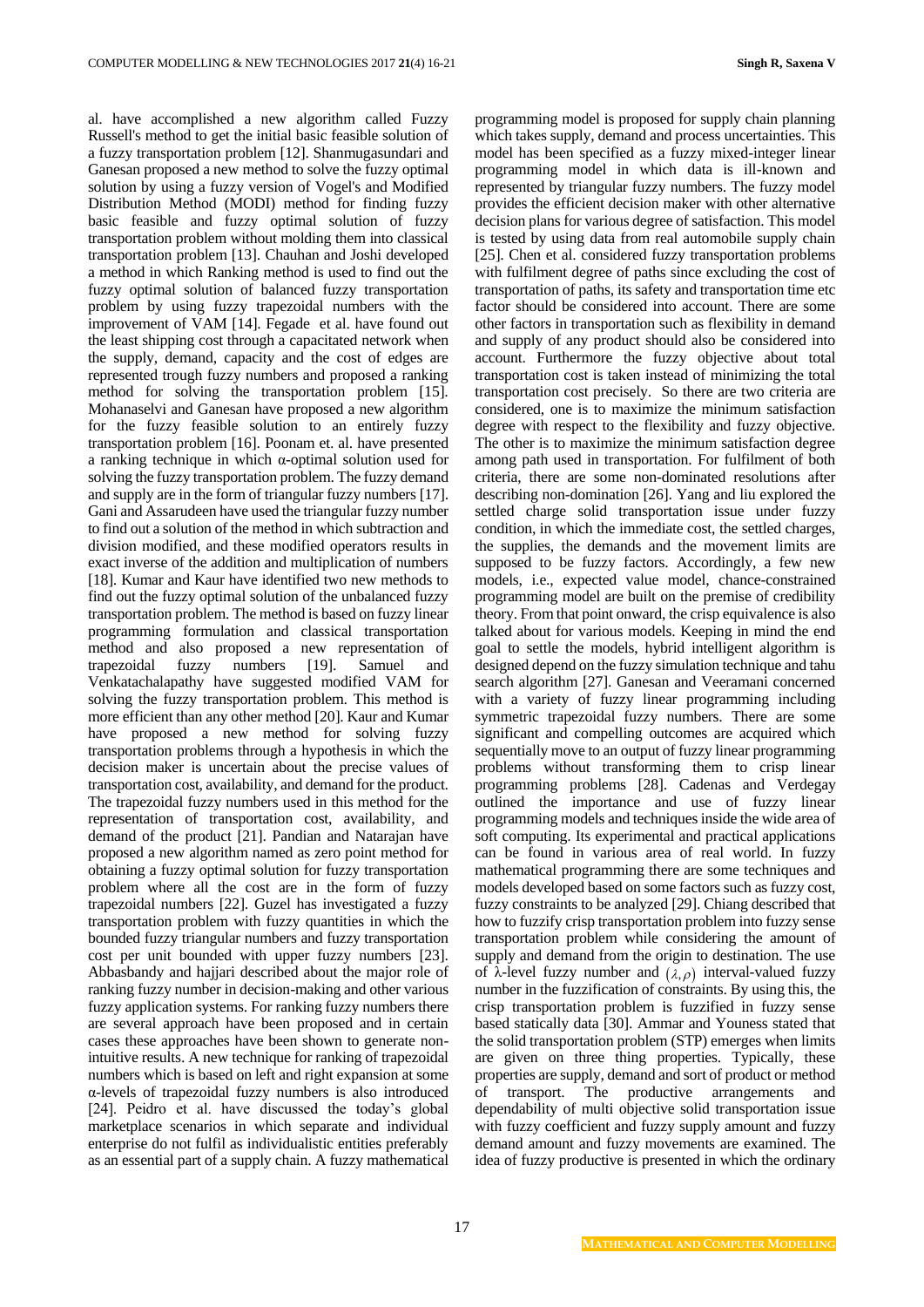efficient solution is expended based on the α-level of fuzzy numbers. An important and adequate condition for such a solution is established [31]. Liu and Kao have developed a procedure to find out the fuzzy objective value of the fuzzy transportation problem in which the cost coefficient, supply and demand quantities are fuzzy numbers. There are two different types of queries were discussed in which one belongs to inequality constraints while the other one belongs to equality constraints [32]. Maleki described a strategy to bring together a portion of the current methodology, which is utilizing diverse positioning capacities, which are using different ranking function for solving fuzzy programming problem. Besides there is another technique for tackling linear programming with vagueness in limitations by utilizing any linear ranking function [33]. Maliniand and Ananthanarayanan have presented a new ranking method, in which fuzzy transportation problem converted into a crisp value transportation problem, which can be solved, by MODI method [34].

#### **2 Preliminaries**

Lotfi A. Zadeh has introduced fuzzy set theory in 1965. Fuzzy set theory has advanced in the variety of ways in various disciplines. There are miscellaneous applications of this theory such as in artificial intelligence, control engineering, computer science, expert system, management science, operation research, medicine, decision theory, pattern recognition, etc.

#### 2.1 FUZZY NUMBER:

A fuzzy number  $\tilde{A}$  is a fuzzy subset of real number R if its membership function  $\mu_{\lambda}$  qualifies the three following properties,

(i)  $\mu_{\tilde{A}}(x)$  is a continuous function from R to a closed subset [0, 1];

(ii)  $\mu_{\tilde{A}}(x)$  is strictly increasing in the close interval  $[a_1, a_2]$ ; (iii)  $\mu_{\lambda}(x)$  is strictly decreasing on  $[a_3, a_4]$  where  $a_1 < a_2 < a_3 < a_4$  and  $x \in [a_1, a_4]$ **Definition-1:** A fuzzy number is said to be a convex

normalized fuzzy set of the real line R, whose membership function is section wise continuous. We represent the set of fuzzy numbers on  $R$  as  $F(R)$ .

**Fuzzy Set:** A fuzzy set distinguished by a membership function mapping element of a domain, universe of discourse X to the unit interval [0,1] i.e.  $A = \{x, \mu_{\tilde{A}}(x); x \in X\}$ , Here  $\mu_{\tilde{A}}: X \to [0,1]$  is a mapping known as the degree of membership function of the fuzzy set A and  $\mu A(x)$  is known as the membership value of x  $\epsilon X$ in the fuzzy set A. These membership categories often represented by real numbers ranging from [0, 1].

**Definition-2:** A Fuzzy set *A* explained as the set of ordered pairs  $(X, \mu_{\overline{A}}(x))$ , where X is a component of the universe of discourse U and  $\mu_{\bar{A}}(x)$  is the membership function that imputes to each  $X \in U$  a real number  $\in [0,1]$ relating the degree to which X belongs to the set.

**Definition-3:** A type n fuzzy set is a fuzzy set whose membership values are type  $n-1$ ,  $n > 1$ , fuzzy sets on [0,1].

**Definition-4:** For a finite fuzzy set *A* the cardinality  $|\tilde{A}|$  is defined as  $|\tilde{A}| = \sum \mu_{\tilde{A}}(x)$ 

$$
\|\tilde{A}\| = \frac{|\tilde{A}|}{X}
$$
 is called the relative cardinality of  $\tilde{A}$ .

**Definition-5:** A crisp set is a particular case of fuzzy set in which membership function uses only two values 0 and 1.

### 2.2 OPERATIONS ON FUZZY SETS

Zadeh explained the following operations for fuzzy set as generalization of crisp sets and of crisp statements

**Definition-6:** Intersection (Logical AND): The membership function of the intersection of two fuzzy sets

A and 
$$
\tilde{B}
$$
 is explained as:

$$
\mu_{\tilde{A} \cap \tilde{B}}(X) = \text{Min}(\mu_{\tilde{A}}(X), \mu_{\tilde{B}}(X)) \forall x \in X \text{ .}
$$

**Definition-7:** Union (Exclusive OR): The membership function of the union is explained as:

$$
\mu_{\lambda \cup \tilde{B}}(X) = \text{Max}(\mu_{\tilde{A}}(X), \mu_{\tilde{B}}(X)) \forall x \in X).
$$

**Definition-8:** Complement (Negation): The membership function of the complement is explained as:

$$
\mu_{\tilde{A}}(X) = 1 - \mu_{\tilde{A}}(X) \forall x \in X.
$$

### 2.3 FUZZY TRANSPORTATION PROBLEM

In conventional transportation problem, it is expected that the decision maker has correct data about the coefficients having a place of the issue. Although, in real–life circumstances, the transportation cost, demand and supply of an item may not be known exactly due to wild factors. To deal with such circumstances, the fuzzy set theory is applied in the documentation for tackling transportation issues. The fuzziness in a transportation issue might be identified with the trouble of measuring or anticipating the unit transportation cost and the supply or demand. The fuzziness in the supply might be intimated as "the amount accessible is approximately . . ."which shows that there is adaptability in the supply; or that a more noteworthy supply might be conceivable. In the same manner, the decision maker may be fulfilled if the amount got at a goal is an estimated esteem or might have the capacity to acknowledge an amount lower than the objective esteem. The objective outcome is to minimize the total cost of fuzzy transportation problem and the supply and demand constraints are available to each source and destination consequently.

A FTP; in which a decision maker is unverifiable about the exact transportation cost, supply and demand activity might be formulated mathematically.

Consider a transportation problem with x supply nodes and y demand nodes, in that  $si > 0$  units are provided by supply i and by demand node j the required nodes are  $di > 0$ . Related with each connection (i, j) from supply node i to demand node j, for transportation there is a unit shipping cost  $C_{ij}$ . The issue is to decide a feasible method for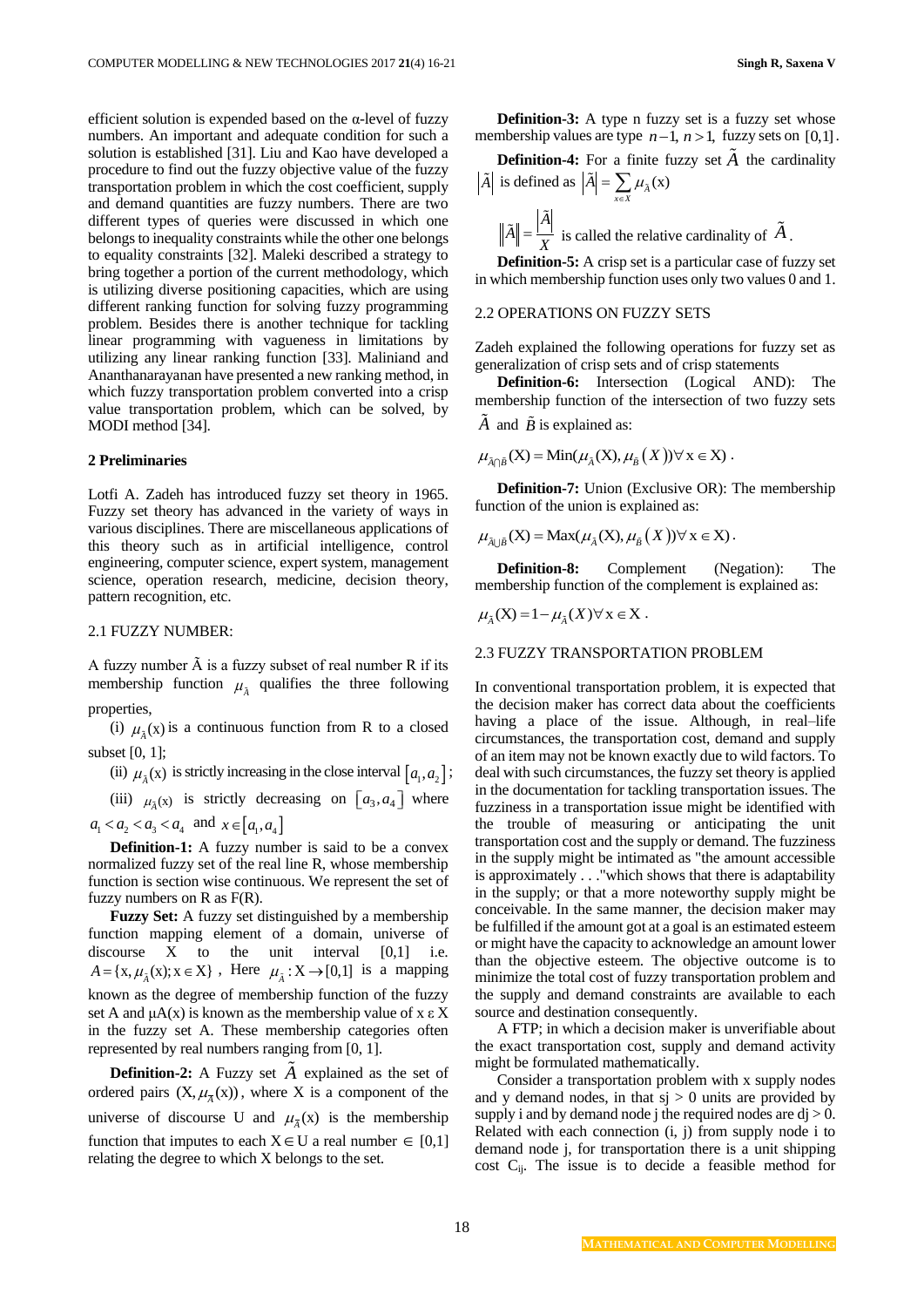transportation the accessible add up to fulfill the demand that minimize the aggregate transportation cost.

Let  $X_{ij}$  express the number of units, which are, transported from Supply i to Demand j. The mathematical

description of the transportation problem is:  
\n
$$
z = \min \sum_{i=1}^{m} \sum_{j=1}^{n} c_{ij} x_{ij}
$$
\ns.t. 
$$
\sum_{j=1}^{n} x_{ij} \le s_i \qquad i = 1, 2, \dots, m,
$$
\n
$$
\sum_{j=1}^{m} x_{ij} \ge d_j \qquad j = 1, 2, \dots, n,
$$
\n
$$
x_{ij} \ge 0 \quad \forall i, j
$$

### **3 Trapezoidal fuzzy number**

*m n*

A fuzzy number  $\tilde{A} = (a_1, a_2, a_3, a_4)$  is said to be a trapezoidal fuzzy number if its membership function interpreted as follows (Figure 1)

$$
\mu_{\left(\tilde{A}\right)}(x) = \begin{cases}\n0, & x < a_1 \\
\frac{x - a_1}{a_2 - a_1}, & a_1 \le x \le a_2 \\
1, & a_2 \le x \le a_4 \\
\frac{a_4 - x}{a_4 - a_3}, & a_2 \le x \le a_3 \\
0, & x > a_4\n\end{cases}
$$
\n(1)



#### 3.1 PROPERTIES OF TRAPEZOIDAL NUMBER

The following are properties of trapezoidal number:

1. The trapezoidal fuzzy number  $\tilde{A} = (a_1, a_2, a_3, a_4)$  is said to be non- negative trapezoidal number Iff  $a_1 - a_3 \ge 0$ 

2. The trapezoidal fuzzy number  $\tilde{A} = (a_1, a_2, a_3, a_4)$  is said to be zero trapezoidal fuzzy number Iff  $a_1 = 0$ ,  $a_2 = 0$ ,  $a_3 = 0$ ,  $a_4 = 0$ 

3. Two trapezoidal fuzzy number  $A = (a_1, a_2, a_3, a_4)$  and  $B = (b_1, b_2, b_3, b_4)$  are said to be equal Iff  $a_1 = b_1$ ,  $a_2 = b_2$ ,  $a_3 = b_3$ ,  $a_4 = b_4$ .

### 3.2 ARITHMETIC OPERATORS FOR SOLVING TRAPEZOIDAL FUZZY NUMBER

Let us consider  $\bar{X} = (p_1, q_1, r_1, s_1)$  and  $Y = (p_2, q_2, r_2, s_2)$ are two trapezoidal fuzzy numbers then the basic arithmetic operations on  $\overline{X}$  and  $\overline{Y}$  as follows: (i) Addition

(i) Addition  
\n
$$
\tilde{X} + Y = (p_1 + p_2, q_1 + q_2, r_1 + r_2, s_1 + s_2)
$$
  
\n(ii) Subtraction  
\n $\tilde{X} - Y = (p_1 - s_2, q_1 - r_2, r_1 - q_2, s_1 - p_2)$   
\n(iii) Multiplication  $\tilde{X} \cdot Y = (m_1, m_2, m_3, m_4)$   
\nWhere  
\n $m_1 = \text{minimum } \{p_1p_2, p_1s_2, s_1p_2, s_1s_2\}$   
\n $m_2 = \text{minimum } \{q_1q_2, q_1r_2, r_1q_2, r_1r_2\}$   
\n $m_3 = \text{maximum } \{p_1p_2, p_1s_2, s_1p_2, s_1s_2\}$ 

### EXAMPLE:

Let  $\tilde{X}$  and  $\tilde{Y}$  are two trapezoidal fuzzy numbers

Where 
$$
\tilde{X} = (4,5,6,7)
$$
 and  $\tilde{Y} = (6,7,8,9)$  then,  
\n $\tilde{X} + \tilde{Y} = (4,5,6,7) + (6,7,8,9)$   
\n(i) =  $(4+6, 5+7, 6+8, 7+9) = (10,12,14,16)$   
\n(ii)  $\tilde{X} - \tilde{Y} = (4,5,6,7) - (6,7,8,9) =$   
\n(iii)  $(4-9,5-8,6-7,7-9) = (-5,-3,-1,-2)$   
\n $\tilde{X} \cdot \tilde{Y} = (4,5,6,7) \cdot (6,7,8,9) =$   
\n(iii)  $\begin{pmatrix} min (24, 36, 42, 63), min (35, 40, 42, 48), \\ max (35, 40, 42, 48), max (24, 36, 42, 63) \end{pmatrix} = (24, 35, 48, 63)$ 

### **4 Ranking function**

We define a ranking function  $F(R)$ , which maps each fuzzy number into the real line.  $F(\mu)$  represents the set of all trapezoidal numbers. If R be a ranking function and let  $\tilde{a} = (a_1, a_2, a_3, a_4) \in F(\mu)$ . Then  $R(\tilde{a}) = (a_1 + a_2 + a_3 + a_4)/4$ .

For any two trapezoidal Fuzzy number  $\tilde{a} = (a_1, a_2, a_3, a_4)$  and  $b = (b_1, b_2, b_3, b_4)$  in F( $\mu$ ) then,

- $\tilde{a} \leq \tilde{b} \Leftrightarrow R(\tilde{a}) \leq R(\tilde{b})$
- $\tilde{a} \ge \tilde{b} \Leftrightarrow R(\tilde{a}) \ge R(\tilde{b})$
- $\tilde{a} = \tilde{b} \Leftrightarrow R(\tilde{a}) = R(\tilde{b})$

#### **5 Methodology**

The steps used for solution of numerical example are given below:

**Step1:** Balance the given transportation problem if either (total supply > total demand) or (total supply < total demand).

**Step 2:** Determine the fuzzy penalty cost for each row and column by calculating the negative mean of minimum cost and next to the minimum cost of each row and column i.e. dividing the difference of minimum cost and next to minimum cost by 2.

**Step 3:** If the minimum cost occurs more than one time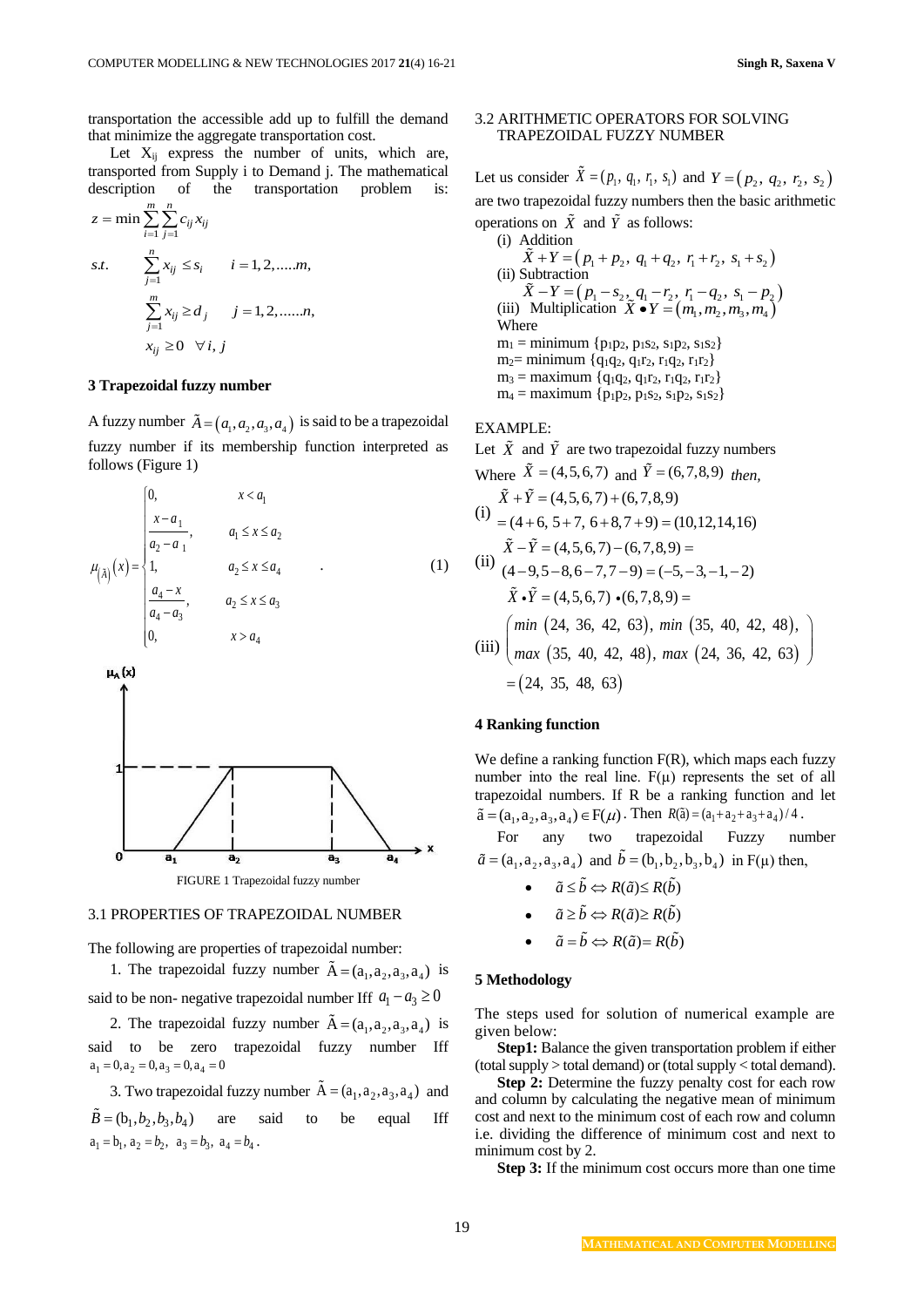in a row and column then choose same transportation cost as minimum cost and next to minimum cost and penalty will become zero.

**Step 4:** Select the rows or columns with the highest penalty costs (breaking ties arbitrarily or choosing the lowest- cost cell). If there is tie occurs in highest penalty cost, then choose that row or column where cost is minimum.

**Step 5:** Compute transportation costs for selected rows or columns in step 4 by allocating as much as the possible amount to the feasible cell with the lowest transportation cost.

**Step 6:** Now adjust all the row and column and cross out satisfied row or column. If satisfied simultaneously then crossed out one of them and assign zero to remaining rows and columns.

**Step 7:** Repeat steps 2-6 until all requirements have been meet.

**Step 8:** Compute total transportation cost for the feasible allocations using the original balanced-transportation cost matrix.

#### 5.1 NUMERICAL EXAMPLE

Let us consider the following numerical example

TABLE 1 Trapezoidal fuzzy transportation problem

|               |            |              |               | 4           | <b>Supply</b> |
|---------------|------------|--------------|---------------|-------------|---------------|
|               | (1,2,3,4)  | (1.3.4.6)    | (9.11.12.14)  | (5,7,8,11)  | (1,6,7,12)    |
| 2             | (0.1.2.4)  | $(-1.0.1.2)$ | (5.6.7.8)     | (0.1.2.3)   | (0.1.2.3)     |
| 3             | (3.5.6.8)  | (5.8.9.12)   | (12,15,16,19) | (7.9.10.12) | (5.10.12.17)  |
| <b>Demand</b> | (5.7.8.10) | (1.5.6.10)   | (1,3,4,6)     | (1,2,3,4)   |               |

Now, we calculate  $R(1, 2, 3, 4)$  by applying ranking method i.e.

$$
R(\bar{a}) = \frac{a_1 + a_2 + a_3 + a_4}{4}
$$
  

$$
R(1,2,3,4) = 2.5
$$

Similarly, the ranking for the fuzzy costs aij are calculated as:

| $R(a11)=2.5$  | $R(a12)=3.5$ | $R(a13)=9$    | $R(a14)=7.75$ | $R(a15)=6.5$ |
|---------------|--------------|---------------|---------------|--------------|
| $R(a21)=1.75$ | $R(a22)=0.5$ | $R(a23)=6.5$  | $R(a24)=1.5$  | $R(a25)=1.5$ |
| $R(a31)=5.5$  | $R(a32)=8.5$ | $R(a33)=15.5$ | $R(a34)=9.5$  | $R(a35)=11$  |
| $R(a41)=7.5$  | $R(a42)=5.5$ | $R(a43)=3.5$  | $R(a44)=2.5$  |              |

Now, after applying ranking technique, the trapezoidal fuzzy transportation problem is:

TABLE 2 Fuzzy transportation problem after applying ranking technique

|        |      |     |      |      | <b>Supply</b> |
|--------|------|-----|------|------|---------------|
|        | 2.5  | 3.5 |      | 7.75 | 6.5           |
|        | 1.75 | 0.5 | 6.5  | 1.5  | 1.5           |
|        | 5.5  | 8.5 | 15.5 | 9.5  |               |
| Demand | 15   | 5.5 | 3.5  | ን ና  |               |

After applying our Fuzzy VAM, The total fuzzy transportation cost is 116.25.

### **6 Comparison with existing methods**

In the above chosen numerical example i.e. Table-1, suppose the availability i.e.  $\tilde{p}_i$  of the product at supply  $S_1$ ,  $S_2$ ,  $S_3$  and demand  $\tilde{p}_j$  of the product at destination  $D_1$ ,  $D_2$ , D3, D<sup>4</sup> and the unit transportation cost Cij of the product in each row and column is represented by trapezoidal fuzzy number i.e. shown in Table 1. First, we convert the trapezoidal fuzzy problem i.e. Table 1 into crisp problem i.e. Table 2 by applying ranking function, and then we perform fuzzy modified VAM to find the optimal solution.

Now we compare the result obtained from proposed method to other existing methods i.e. shown in Table 3. and after making the comparison, we found that the result achieved by proposed method is optimal as compared to other existing methods which clearly shown in Table 3.

#### **7 Result analysis**

In fuzzy transportation problems, we are applying ranking function and then fuzzy modified VAM used on the obtained problem to find the optimal solution. The result of the fuzzy transportation problem for selected numerical example, obtained by using different proposed method shown in Table 3. The total fuzzy transportation cost for the given fuzzy transportation problem is 116.25.

The comparison of proposed method with existing methods is tabulated below in which it clearly is shown that the proposed method provides the optimal results.

TABLE 3 Comparison with existing method

| Method                             | <b>Optimal Solution</b> |
|------------------------------------|-------------------------|
| Panadian et al. [21]               | 132.17                  |
| Chauhan S. S., Joshi N. [13]       | 121                     |
| S. Narayanamoorthy, S. Kalyani [5] | 121                     |
| <b>MODI</b> Method                 | 121                     |
| Proposed Method                    | 116.25                  |
|                                    |                         |

#### 7.1 OPTIMAL SOLUTION



FIGURE 2 Comparison with existing methods

#### **8 Conclusions**

In this paper, a new method is proposed to obtain the initial basic feasible solution of the fuzzy transportation problem. The transportation cost, supply and demand are taken as fuzzy trapezoidal numbers which are more realistic and general in nature. The fuzzy transportation problem of trapezoidal number has been converted into crisp transportation problem using a ranking technique. A numerical example shows that the proposed method gives the better results as compared to other methods as shown in comparison table. This process is easy to understand and to implement. The proposed method can also be used for solving other problems occurring in real life like project schedules, assignment problems, linear programming problem, network flow problems, etc.